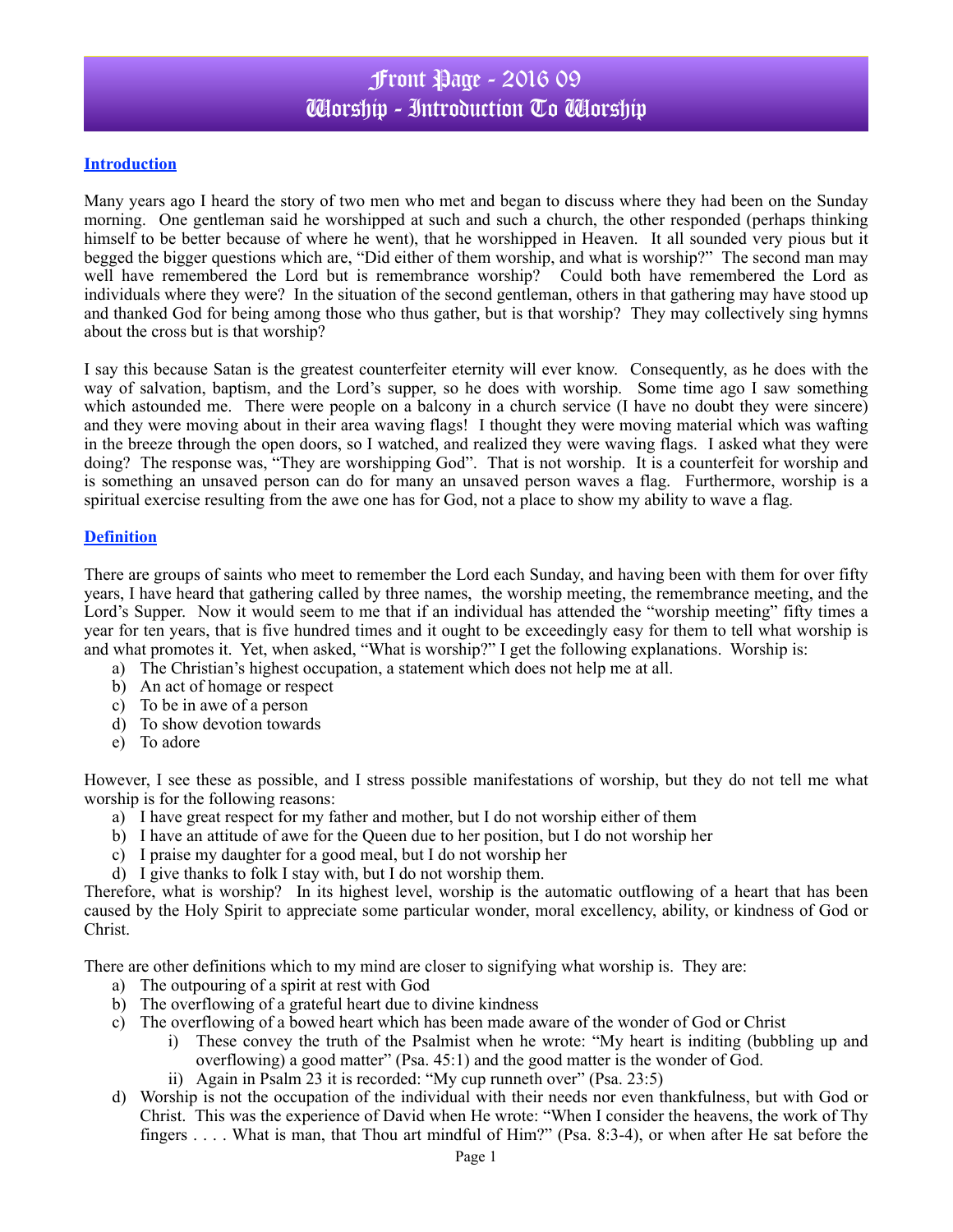Lord he recorded his musings in the words: "Wherefore thou art great, O LORD God: for there is none like thee, neither is there any God beside thee" (2 Sam. 7:22).

### **Distinctions**

Worship is distinctly different from:

- a) Emotion. While that is a characteristic of true worship, it is impossible to worship God or Christ and not be emotional. Let me illustrate. I recall in the remembrance meeting when there would be sung the hymn, "When I Survey The Wondrous Cross" and immediately afterward a brother would ask to sing the verse, "See from His heard His hands and feet" and to sing it softly. Of course one is moved but was it emotionalism, the words of the hymn, or the tune it was being sung to? Is there a difference between emotional maneuvering and spiritual worship? To what, if any extent, do they overlap?
- b) It is also different from praise which one can do due to their ability to speak or do something. I certainly have no hesitance to speak about the brilliance of Yehudi Menuhin the classical violinist or Glen Gould the magnificent pianist, but that is not worship.
- c) The same goes for thanksgiving which again is taken up with my blessings, temporal and spiritual from God, or prayer which is also taken up with present needs in its petitioning God for blessings to be received.

#### **The Word "Worship" In The Scriptures**

The word "Worship" with its associated words is used 106 times in the Old Testament and 70 times in the New Testament. Thus, in the scriptures there are 182 references to worship, however, they do not all indicate the worshipping of God.

The first reference to worship was when Abraham said to the servants, "I and the lad will go yonder and worship, and come again to you" (Gen. 22:5). In this case there are two men going to worship the Lord and they do it in two different ways.

a) The first reference to worship in the New Testament was when the wise men came to Herod and said, "Where is He that is born King of the Jews? for we have seen His star in the east, and are come to worship Him" (Matt. 2:2). And again it is a collective group for we do not know how many there were who came to worship the Lord.

We must observe the sharp contrast between the first and last references to worship in the two testaments.

- a) The first reference in the Old Testament is when Abraham, at the revelation of God and putting all his faith in God, went with his son to worship the Lord (Gen. 22:5). The last reference to worship in the Old Testament is in connection with the judgment of God on those who will not worship the King, the Lord of hosts (Zech. 14:17).
- b) The first reference in the New Testament is when the wise men came to worship the Lord. Note the preciseness and exclusiveness of the wording, "And when they were come into the house, they saw the young child with Mary his mother, and fell down, and worshipped him: and when they had opened their treasures, they presented unto him gifts; gold, and frankincense, and myrrh" (Matt. 2:11). The last reference in the New Testament is a warning against worshipping the wrong persons, namely another man (Rev. 22:9) and the command to "worship God".
- c) Two truths come into focus from these references:
	- i) The only two persons to be worshipped in the Bible are God and Christ. This is of major importance when today man worships Satan, stars, movie personalities, the earth, possessions, prestige, and power.
	- ii) If people refuse to worship God then they will invariably worship wrong persons or things and will ultimately be degraded (Rom. 1:23-31; Psa. 115:4-8).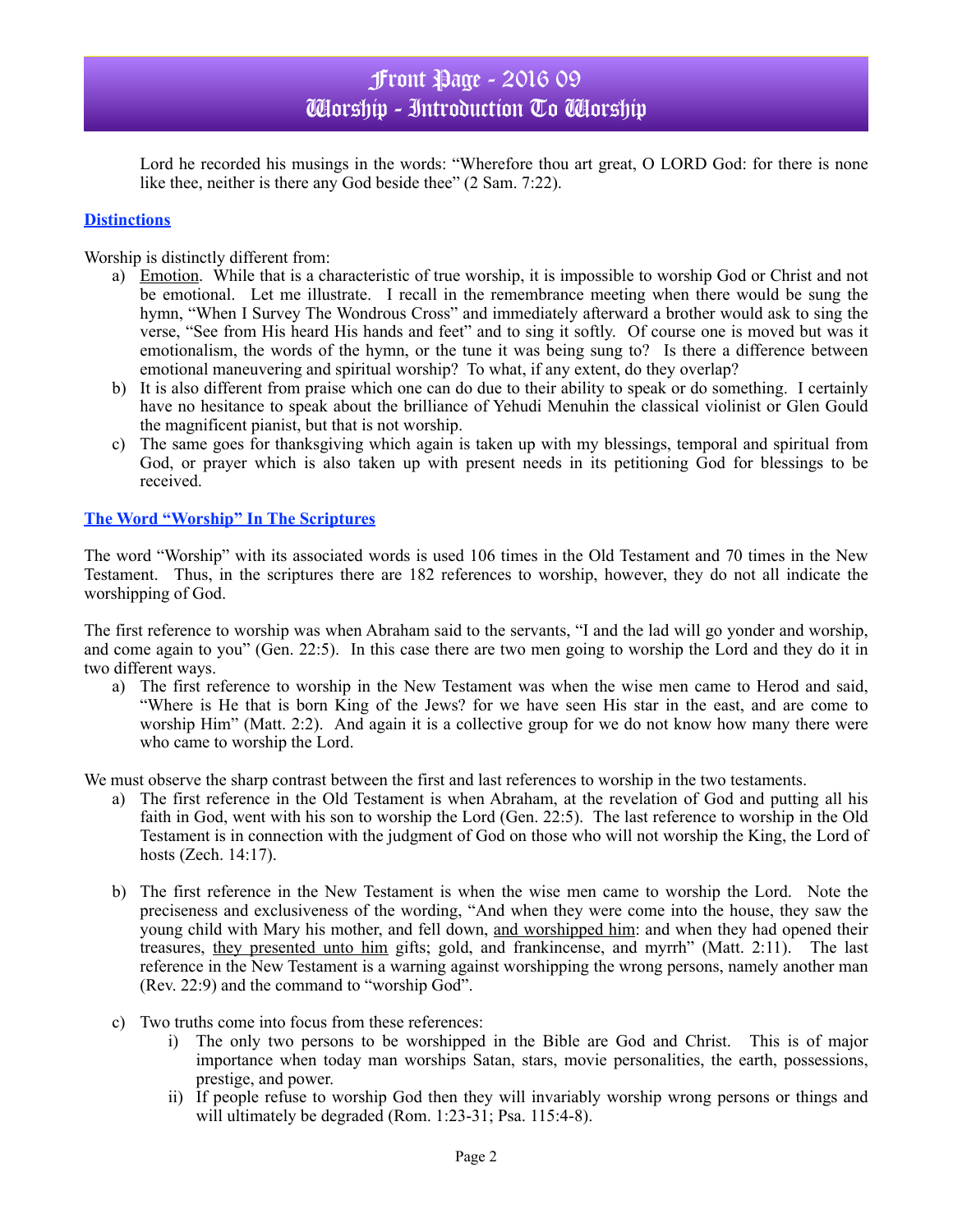## **Is There A Correct Position To Be Taken When Worshipping?**

There is no Biblical instruction as to an exclusive posture when worshipping. It all depends on the situation. In the scriptures there are at least twelve different postures individuals take when praying but none has precedence over the other in degree of spirituality. Today, in some places, men stand to pray, but is this so that the voice can reach further, as when they give out a hymn, OR is it an act of reverence for God as when brought before the monarch or a judge? There must be no legalism as to what posture or tone of voice to be used, as if tone of voice indicates more spirituality. Man can worship by bowing down or kneeling (Psa. 95:6); by singing (Psa. 66:4); by obeying the commands of God (Mk. 7:7); or by serving God (Rom. 1:9).

### **Who Can Worship?**

When an individual reads the Biblical narratives it is evident that an individual can worship alone or with a company of people. The following are some of the individuals and groups I have found, and as I read them I see how I could fit into at least one of these categories.

| The person              | <b>Reference</b>   | <b>Characteristic</b>                              |
|-------------------------|--------------------|----------------------------------------------------|
| The servant             | Gen. 24:26, 48, 52 | One of the working class                           |
| Moses                   | Ex. $34:8$         | A leader among God's people                        |
| Gideon                  | Jud. 7:15          | A man who did not know what the future held        |
| Job                     | Job $1:20$         | A business man who had lost possessions and family |
| The Leper               | Matt. 8:2          | An outcast because of deformity                    |
| The ruler               | Matt. 9:18         | A political figure                                 |
| The Syrophenician woman | Matt. 15:25        | A mother concerned for her child                   |
| The man of Gadara       | Mk. 5:6            | A man about to be saved                            |
| The blind man           | Jn. 9:38           | A man who was given sight                          |
| Jacob                   | Heb. $11:21$       | An old trickster, always contriving                |

Some who worshipped and will worship collectively:

| The group                               | <b>Reference</b>  |
|-----------------------------------------|-------------------|
| Abraham and Issac                       | Gen. 22:5         |
| The children of Israel                  | Ex. 4:31          |
| Hezekiah and the congregation           | 2 Chron. 29:28-29 |
| The wise men                            | Matt. 2:2         |
| The disciples                           | Matt. 28:9        |
| All the celestial and terrestrial hosts | Rev. $5:11-14$    |